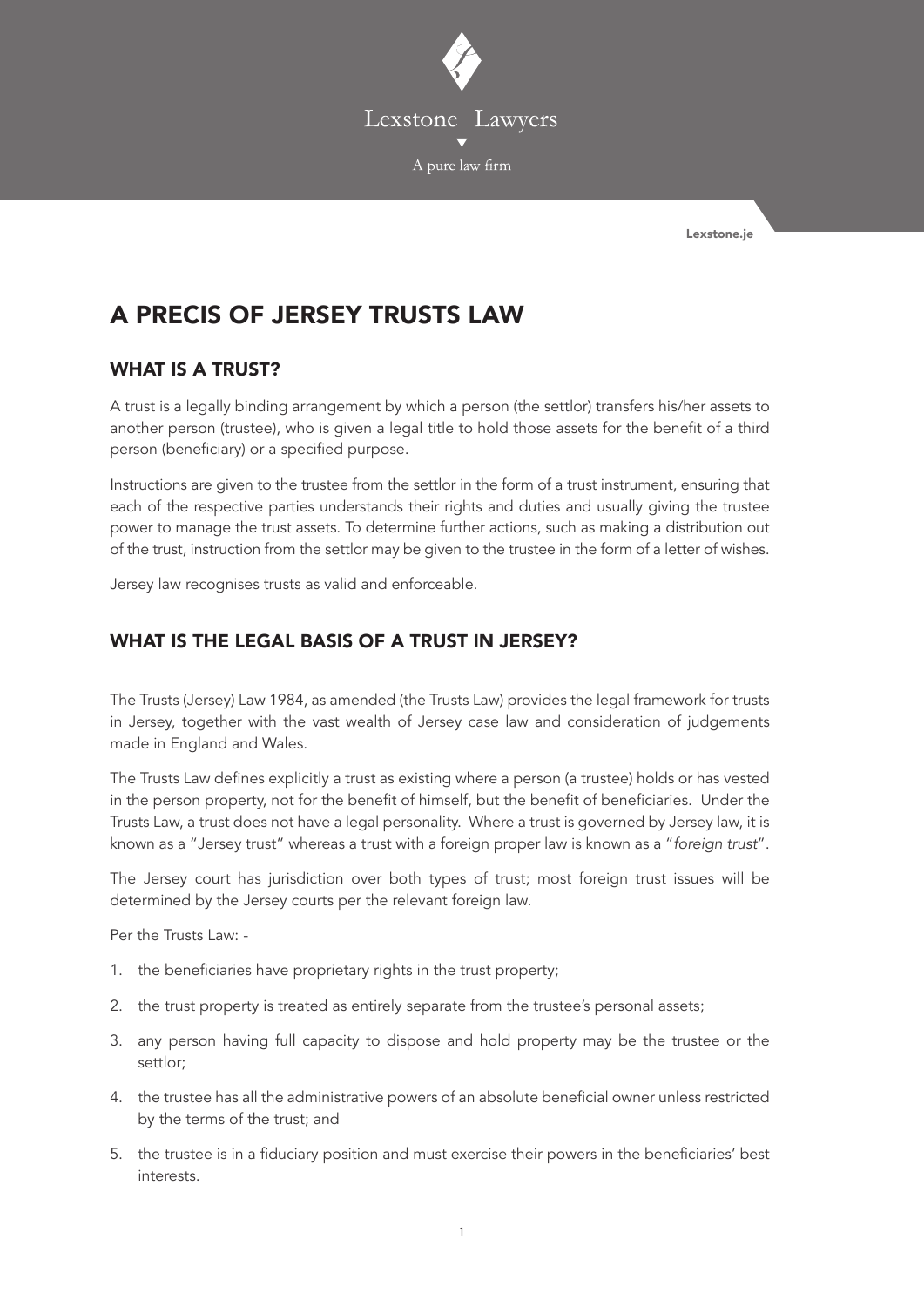# WHAT ARE THE DOCUMENTS REQUIRED FOR THE ESTABLISHMENT OF A TRUST?

A trust can be established verbally. There are no particular formalities. However, in practice, a trust is typically founded with one key document. This is either a settlement where the settlor signs the document together with the trustee or a declaration where the trustee simply declares the trust. In each case, this document sets out the terms upon which the trustee shall administer the trust such as the trustee's powers (including powers to make investments and/or pay money to a beneficiary). It is possible to reserve powers favouring the settlor and/or a protector in this trust document.

# WHO ARE THE LEADING PLAYERS IN A JERSEY TRUST?

- 1. The Settlor: A settlor is a person who creates the trust by transferring his own assets to the trustees. The property or assets of the trust are often known as the "*trust fund*". The Trusts Law defines the settlor as a person who provides trust property or makes a testamentary disposition on trust or to a trust.
- 2. The Beneficiaries: Beneficiaries are those persons who benefit from the trust. It is possible for persons not yet named as the trust beneficiaries to become so in the future. Power can be provided for this in the trust document. Beneficiaries may be individuals, corporate bodies or a class of persons. Subject to tax advice, the settlor may also be the beneficiary of the trust.
- 3. The Trustee: A trustee is a person who holds and administers the trust property/assets. The trustee may be an individual or a company who must perform certain obligations set out in the Trusts Law and the trust document. Generally, the trustee of a Jersey trust is a professional trust company based in Jersey. The trustee, although the legal owner of the assets, must not administer the assets for his/its own benefit, but instead for the benefit of the beneficiaries. A trustee shall carry out and administer a trust per its terms, which involves preserving or enhancing the value of trust property as far as is reasonable. Trustees may only exercise their powers in the interests of the beneficiaries. Subject to its terms, a trust must have at least one trustee appointed to it. If there become fewer trustees than required by the terms of the trust, remaining trustees may only act to preserve the trust property. Additional or newly appointed trustees hold the same powers, discretions and duties as if they were initially appointed a trustee for the trust.
- 4. The Protector: A protector is a person appointed under the trust document with certain powers concerning the trust such as a degree of control and supervision over the trustees. Selecting a protector usually occurs when the settlor may be concerned that the trustee will not provide enough consideration to his wishes or, for example, where he wishes for certain powers to be withheld for the trustee and subject to the consent of an independent third party. Powers, which are generally vested in the protector, include appointing and removing trustees, adding or removing beneficiaries, and terminating the trust.
- 5. The Enforcer: The duty of an enforcer is to enforce a trust with non-charitable purposes.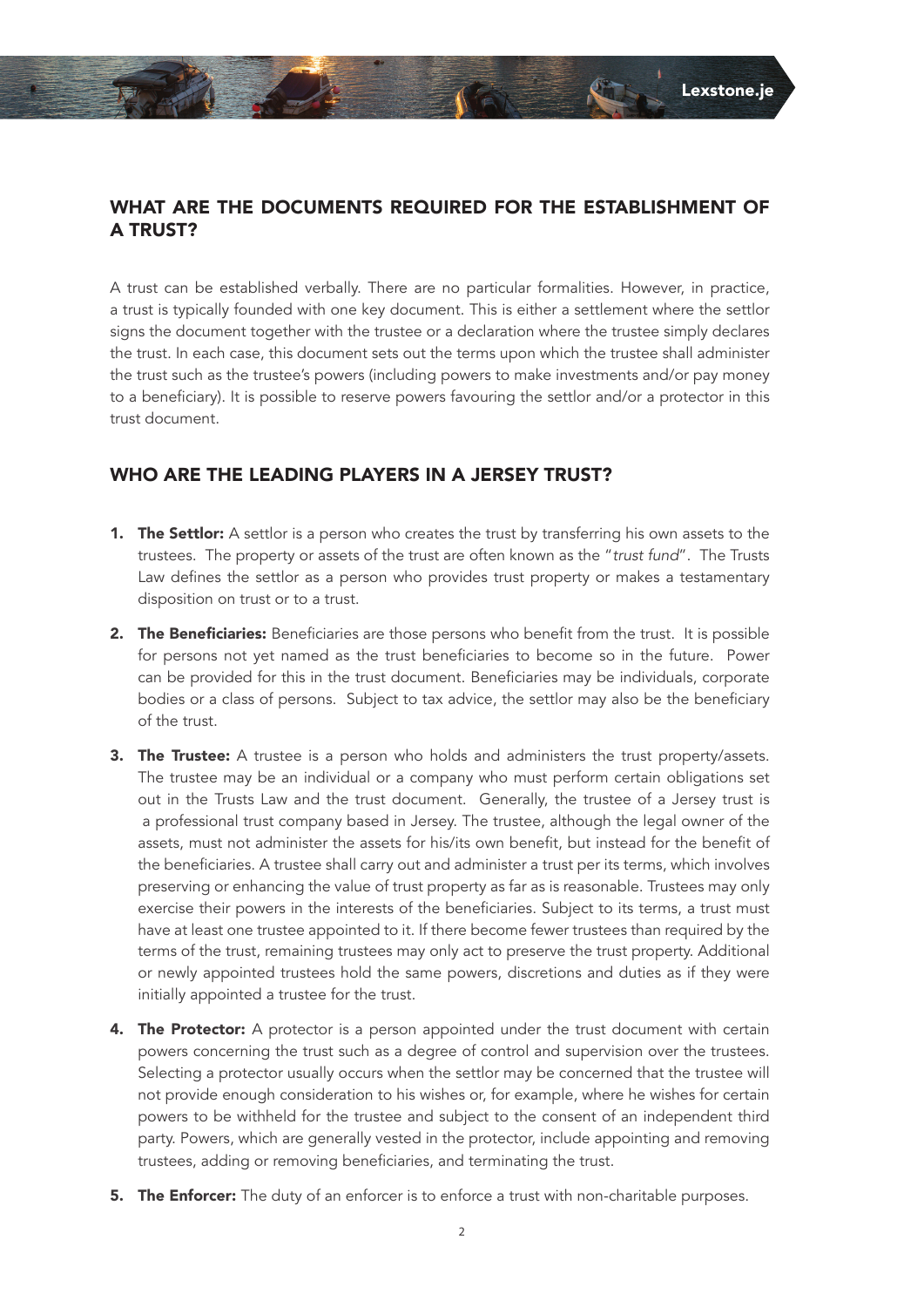#### WHAT ARE THE DIFFERENT TYPES OF TRUSTS?

In simple terms, there are two types of Jersey trusts; a discretionary trust and a life interest trust. With a life interest trust a beneficiary will have certain rights concerning capital and/or income of the trust. Under a discretionary trust, beneficiaries shall have no rights as to income and capital since the trustee may exercise its discretion to decide when and what extent beneficiaries shall benefit (subject to any powers reserved in favour of the settlor or protector). A discretionary trust is the most common trust in Jersey.

### WHAT IS THE PROPER LAW?

The proper law (jurisdiction-specific law) of a trust is as is given in the terms of the trust as proper law, however, failing that proper law is expressed or implied, proper law will be taken to be that of the jurisdiction with which the trust has the closest connection (the place of administration by the settlor; the situs of assets; place of residence or business of the trustee; or object of the trust and place to be fulfilled).

Only trusts which use Jersey law as the proper law or hold property in Jersey may be administered in Jersey.

#### CAN ASSETS AND BENEFICIARIES BE ADDED TO A TRUST ONCE CREATED?

Yes.

Assets: The trust must have assets from the outset or an interest in asset. Once created, it is possible to add other assets. The most common arrangement is to add the majority assets once created.

**Beneficiaries:** A power may be vested in the trustees for the addition of future beneficiaries by way of class (such as children and issue) and individuals.

#### IF A PERSON SETTLES A TRUST, CAN THAT PERSON RETAIN POWER?

Subject to any legal and tax implications, a settlor may retain substantial powers over the trust, including power to revoke or vary the terms of the trust and give directions as to investments. A settlor may be a beneficiary.

#### HOW ARE TRUSTEES APPOINTED AND REMOVED?

Typically, the terms of the trust provide for the settlor or any other person (such as a protector) to have the power of appointment and removal of trustees?

What protection is available if there is political upheaval or a strategic emergency in the trustee's country of residence?

So-called "flight clauses" may be inserted into the document establishing the trust whereby the trustee is substituted with a foreign trustee in such an event.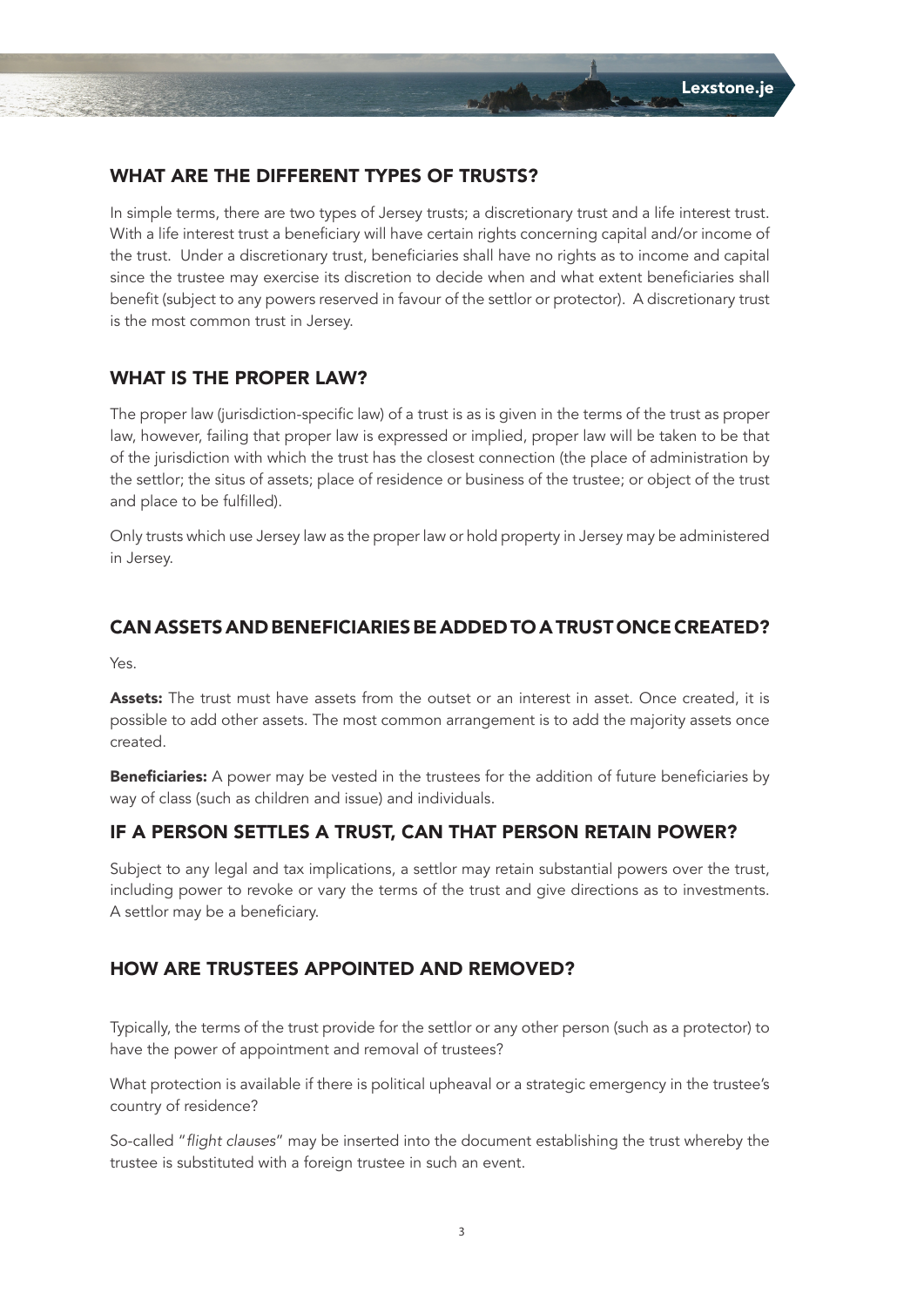

The trust may also include the power to change the proper law of the trust to another jurisdiction. Vice versa, a change of proper law from a foreign law to Jersey law may be valid.

# CAN A JERSEY TRUST BE INVALID?

A Jersey trust is deemed invalid if it: -

- 1. purports to do anything contrary to Jersey law;
- 2. confers any right or power, or imposes any obligation contrary to Jersey law;
- 3. purports to apply directly to immovable property situated in Jersey;
- 4. is created purpose for which there is no beneficiary or for a non-charitable purpose; or
- 5. if the court declares that the trust:
	- a. was established under duress, fraud, mistake, undue influence or misrepresentation, or in breach of fiduciary duty;
	- b. the trust is immoral or contrary to public policy; or
	- c. the terms of the trust are so uncertain that its performance is rendered impossible (certainty of intention, subject matter and object).

Where a trust was created for more than one purpose and one or more purpose is deemed invalid, and that purpose cannot be separated from the other purpose(s), the whole trust will be rendered invalid.

# WHO IS LIABLE FOR A BREACH OF TRUST?

The trustee will be liable for any breach of trust that they committed or concurred. This includes liability for a loss or depreciation of the value of trust property resulting from a breach of trust, and for any profit that the trust would have accrued had there been no breach of trust.

# How is a trust terminated?

The beneficiaries of a trust may request that a trust be terminated. On the termination of a Jersey trust, the trust property shall be distributed by the trustee to the persons entitled to it per the terms of the trust.

Alternatively, the court may require a trust to be terminated, and in doing so, they may direct a trustee not to distribute trust property, or make any such order as it sees fit.

# Settlement, declaration or instrument of trust

This is the document, which in this trust document.